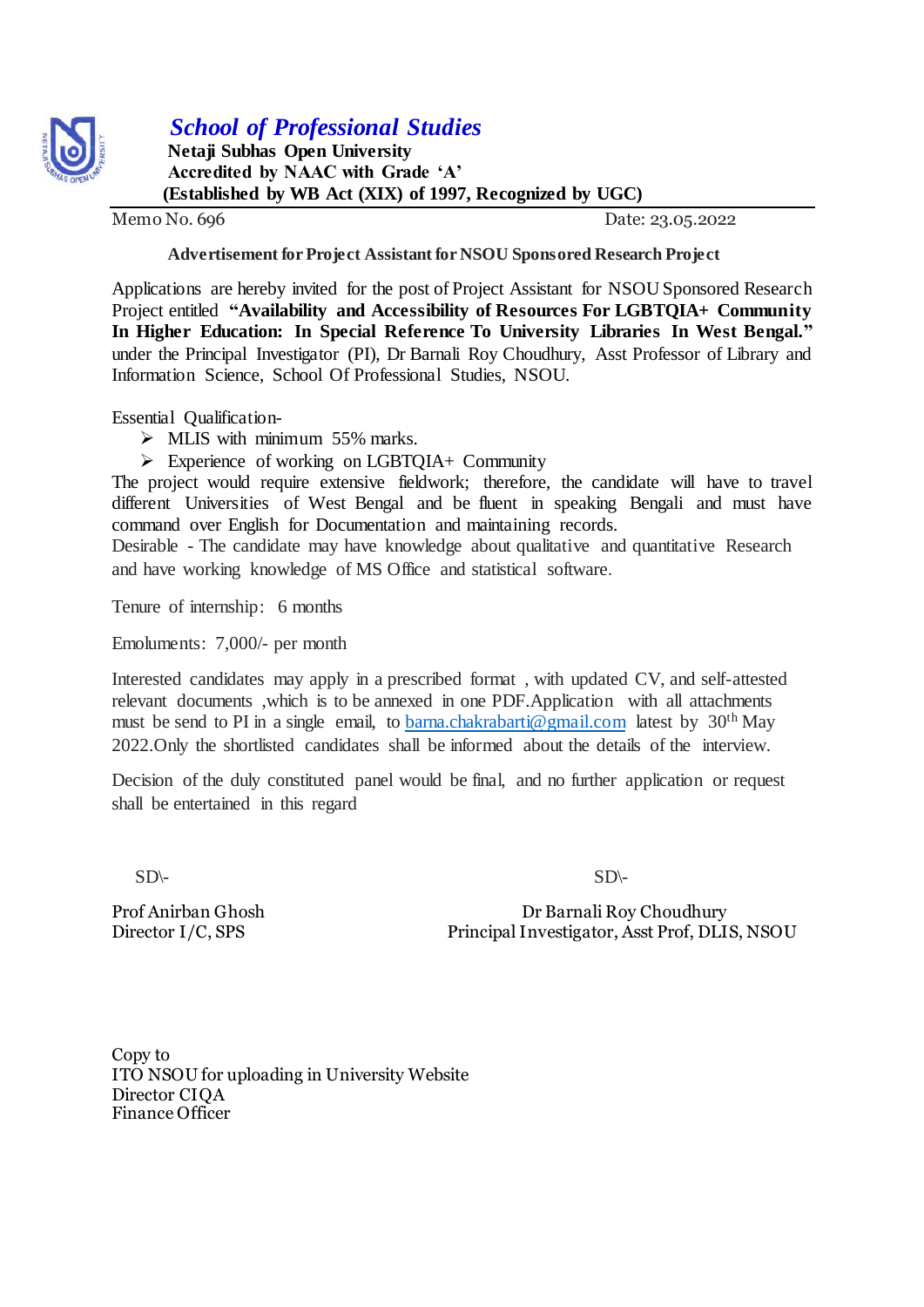

## *School of Professional Studies*

 **Netaji Subhas Open University Accredited by NAAC with Grade 'A' (Established by WB Act (XIX) of 1997, Recognized by UGC) Application Format for post of the Project Assistant** 

 **NSOU Research Project- 2022-23**

*Name:*

*Age: Sex: Mobile Number:*

*Permanent Address:*

*Address for Communication:*

*Academic Qualification:*

| Exam                     | <b>Board/University</b> | <b>Subjects</b> | Marks/Percentage | Division/Class |
|--------------------------|-------------------------|-----------------|------------------|----------------|
| <b>MP/ICSE/CBSE</b>      |                         |                 |                  |                |
| (10 <sup>th</sup> Level) |                         |                 |                  |                |
|                          |                         |                 |                  |                |
|                          |                         |                 |                  |                |
| <b>HS/ISC/CBSE</b>       |                         |                 |                  |                |
| $(12^{th} \text{Level})$ |                         |                 |                  |                |
|                          |                         |                 |                  |                |
|                          |                         |                 |                  |                |
| BA                       |                         |                 |                  |                |
| Hons/General             |                         |                 |                  |                |
|                          |                         |                 |                  |                |
|                          |                         |                 |                  |                |
| <b>MA</b>                |                         |                 |                  |                |
|                          |                         |                 |                  |                |
|                          |                         |                 |                  |                |
| <b>M.Phil</b>            |                         |                 |                  |                |
|                          |                         |                 |                  |                |
|                          |                         |                 |                  |                |
| Ph.D                     |                         |                 |                  |                |
|                          |                         |                 |                  |                |
|                          |                         |                 |                  |                |
|                          |                         |                 |                  |                |